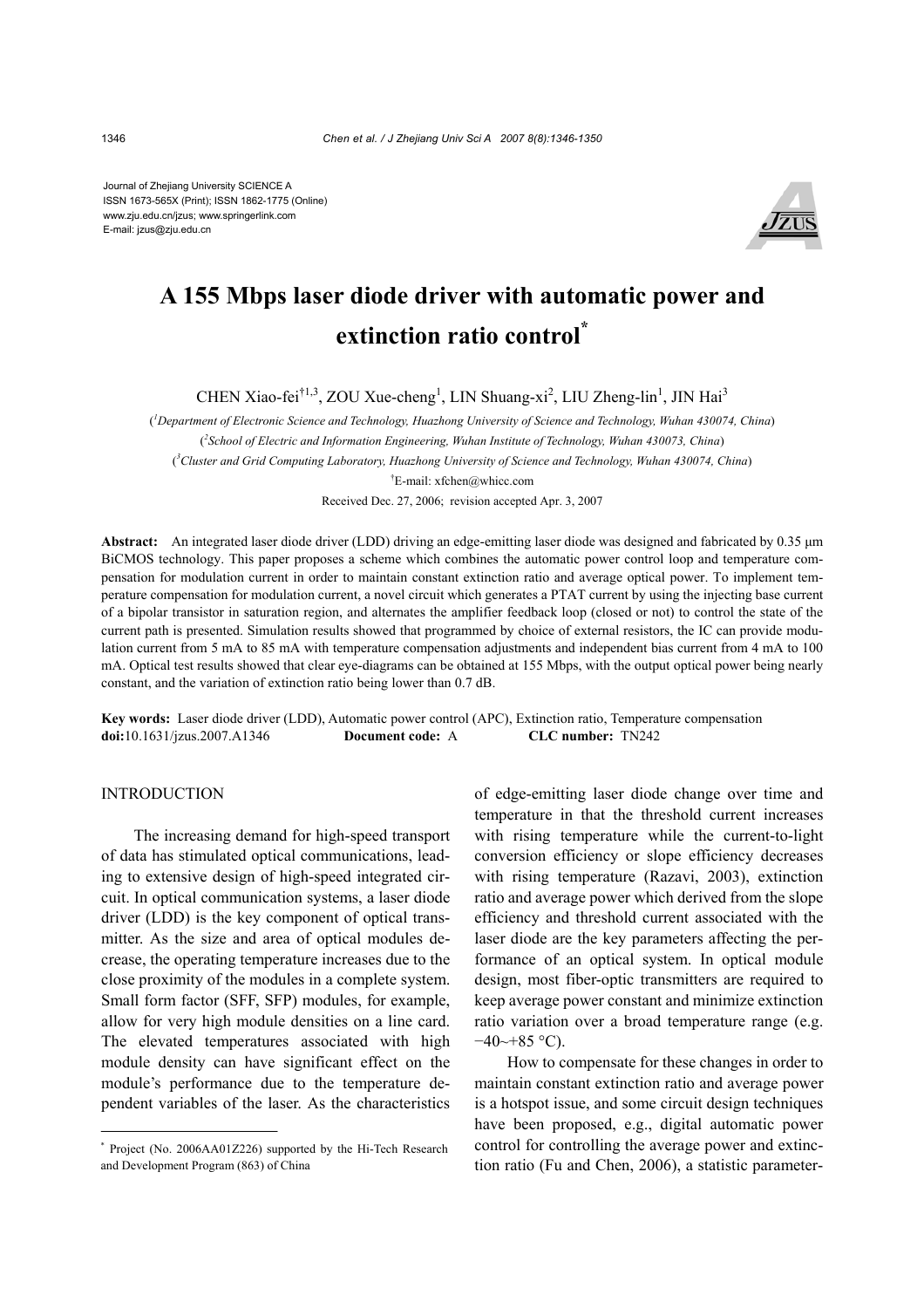ized control loop (Chen, 2005) and a scheme which combined the automatic power control loop and automatic modulation control loop (Martinez and Tan, 2004) for compensating power and extinction ratio of a laser diode. This paper proposes a scheme which combines the automatic power control loop and temperature compensation for modulation current in order to maintain constant extinction ratio and average optical power. The modulation current with temperature compensation adjustments is used to track the variation of the LD's slope efficiency. And the automatic power control loop can adjust the value of the bias current to track the LD's threshold current change over time and temperature.

#### ARCHITECTURE AND CIRCUIT DESIGN

The block diagram of the proposed LDD is presented in Fig.1. The driver accepts differential PECL inputs  $(V_{\text{IN}}+/V_{\text{IN}})$ , drives the block Modulator to modulate  $I_{\text{MOD}}$ , and then drives the laser diode. When the input is high, that is to say,  $V_{\text{IN}}$ + is at high voltage and  $V_{\text{IN}}$ – at low voltage, its output drives laser diode with modulation and bias current  $(I_{\text{MOD}}$  and  $I<sub>BIAS</sub>$ ). The APC loop adjusts the value of the bias current. The TCC module provides temperature compensated modulation current.



**Fig.1 Block diagram of the proposed laser diode driver**

#### **Average power control**

The average optical power can change dramatically over temperature due to changes in threshold current. As the threshold current increases, more laser current is required to maintain the same average power.

In order to compensate for changes in the laser threshold current over temperature, automatic power control (APC) loops can be used. The APC loop is shown in dotted block of Fig.1. It works as follows: A monitor photodiode (PD) mounted in the laser package transforms the laser optical power into a proportional photocurrent, then, the current is converted into voltage by a single external resistor *R*BIASSET, the voltage at  $V_{\rm P}$  will be low-pass filtered compared with a reference voltage  $V_{REF}$ . The resulting error then adjusts  $I_{\text{BIAS}}$  so that  $V_{\text{P}}$  approaches  $V_{\text{REF}}$  (Lin *et al.*, 2002; Zivojinovic *et al*., 2004). Given that the relationship between the photodiode current and average power is ideally linear, the average power is held constant by keeping the photodiode current at a constant level. The optical output power level is set by the value of external resistor *R*<sub>BIASSET</sub>.

#### **Extinction ratio control**

The slope efficiency of the laser can also change greatly over temperature. This change in slope efficiency can easily cause the extinction ratio to vary by 4 dB or more, from −40 °C to +85 °C, when the average power is held constant.

Some attempts to use temperature coefficient compensation for modulation current to compensate the variations in extinction ratio can be found, e.g. in (Shastri *et al*., 1991; Seshimo, 2004). However, the temperature at which modulation current compensation starts ( $T_{T\text{CSTART}}$ ) cannot be adjusted in (Shastri *et al*., 1991), and circuit structure is complex in (Seshimo, 2004) and also in (Shastri *et al*., 1991). This paper proposed a Temperature Compensate Circuit (TCC) to provide a programmed temperature compensated modulation current as shown in Fig.2.

The TCC module consists of the block TCSTART module, TCSLOPE module, MODSET module and SUM module. The current injected to the block Modulator for modulation (i.e.  $I_{\text{MOD}}$ ) has two components: (1)  $I_{\text{PTAT1}}=V_{\text{PTAT1}}/R_{\text{MODSET}}=k_1T/R_{\text{MODSET}}$ , the current which slowly increases with rising temperature is supplied to the block Modulator over the entire temperature range. It is generated using  $V_{\text{PTAT1}}$ , which is generated by the block bandgap reference BGREF1 and its amplitude is set by an external resistor  $R_{\text{MODSET}}$  through the block BUF; (2) Beyond a given temperature  $(T_{T\text{CSTART}})$ , the modulation current increases more rapidly by adding an additional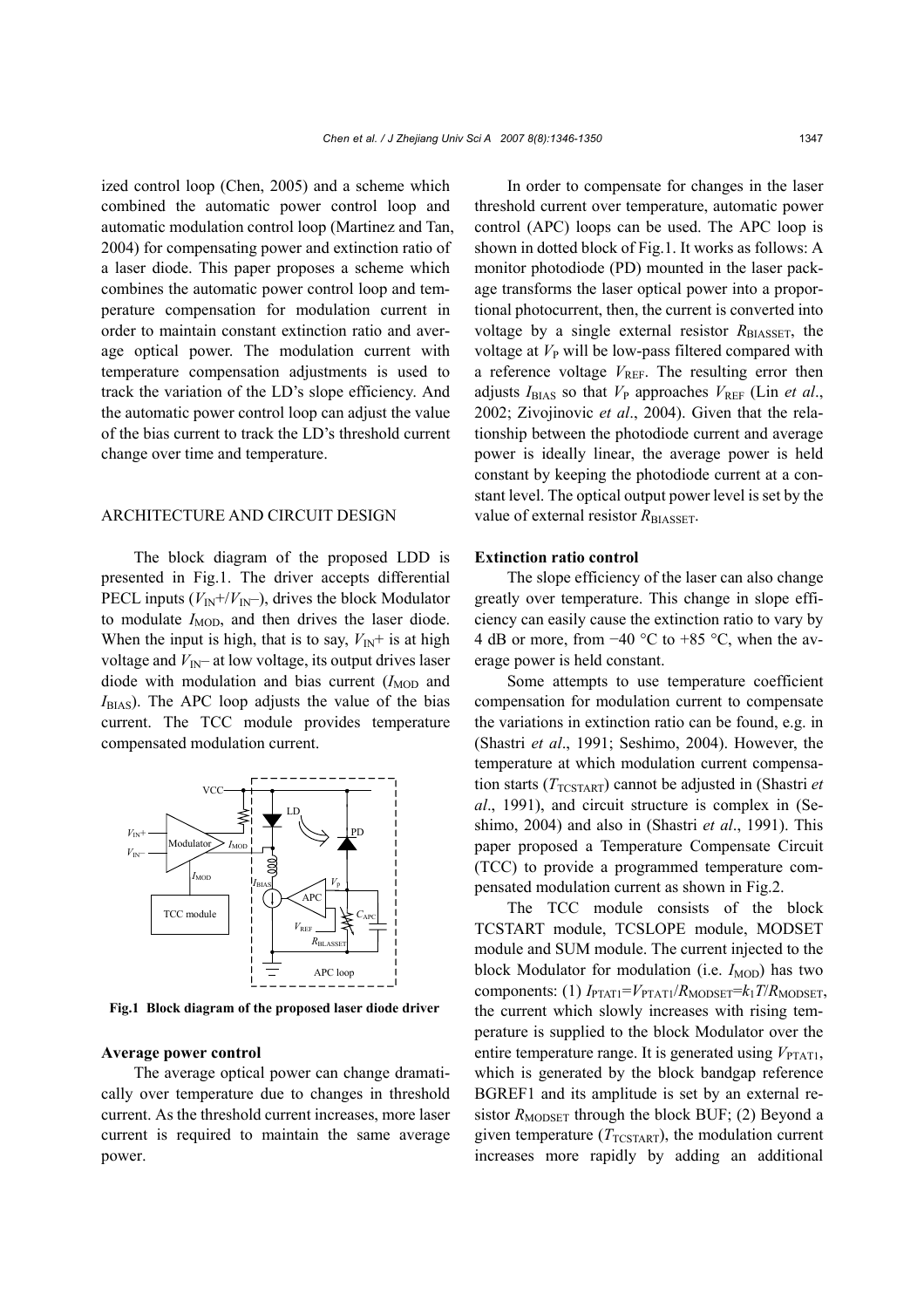

**Fig.2 TCC simplified circuit schematic of the temperature compensated circuit**

current component  $I_{\text{COMP}}$  with selectable slope. The additional current component *I*<sub>COMP</sub> is provided to compensate for temperature induced changes in slope efficiency.  $T_{T\text{CSTART}}$  and  $I_{\text{COMP}}$  are all generated by the block TCSTART module and TCSLOPE module. A detailed analysis is given in the following paragraphs.

The signals generated by the bandgap reference module BGREF2 are  $V_{\text{PTAT2}}$  (about 1.25 V) and  $V_{\text{BIAS}}$ .  $V_{\text{PTAT2}}$  has a positive temperature coefficient  $k_{01}$  (i.e.  $V_{\text{PTAT2}}=k_{01}T$  as shown in Fig.3, which is used as the reference voltage at the noninverting input of the error amplifier EAMP.  $V_{BIAS}$  is used for biasing the EAMP circuit and the transistors MP1 and MP2. The transistor QN1 is biased on the region of saturation by setting appropriate currents  $I_{D(MP1)}$  and  $I_{D(MP2)}$ , where the currents  $I_{D(MP1)}$  and  $I_{D(MP2)}$  are biasing currents of the transistors MP1 and MP2 respectively, which have a slight positive temperature coefficient, i.e.,  $I_{D(MP1)}=k_{02}T$ ,  $I_{D(MP2)}=k_{03}T$ .

As  $V_{BE(QN1)}$  (the base to emitter voltage of transistor QN1) has a negative temperature coefficient  $(i.e., V<sub>BE(ON1)</sub>≈−k<sub>04</sub>T),$  the voltage  $V<sub>N</sub>$  also has a negative temperature coefficient. Setting the value of  $V_N$  by selecting the value of  $R_{TCSTART}: V_N > V_{PTAT2}$ , up to a given temperature  $T_{\text{TCSTART}}$ . When  $V_{\text{N}} > V_{\text{PTAT2}}$ , the EAMP compels the voltage at the output, which is connected to the gate of transistor MN1, approaching ground voltage. So, in this case, the transistor MN1 is off,  $I_{D(MP3)}=0$ ,  $I_{COMP}=0$ , no additional current injects to the SUM module. And then,

#### $V_{\rm N}=[I_{\rm D(MP1)}+I_{\rm D(MP2)}]R_{\rm TCSTART}+V_{\rm BE(ON1)}$ . (1)

With rising ambient temperature,  $V_N$  approaches  $V_{\text{PTAT2}}$  at the temperature  $T_{\text{TCSTART}}$ , as shown in Fig.3. So the voltage at the output of the EAMP rises, the transistor MN1 turns on, which closes the feedback path. From this temperature, the value of  $V<sub>N</sub>$  will follow that of  $V_{\text{PTAT2}}$  (also shown in Fig.3), that is to say,

$$
V_{\rm N} \approx V_{\rm PTAT2} \quad (T \geq T_{\rm TCSTART}) \tag{2}
$$

for  $V_{\text{PTAT2}}=k_{01}T$ ,  $V_{\text{BE(ON1)}}\approx-k_{04}T$ . Combining Eqs.(1) and (2), we have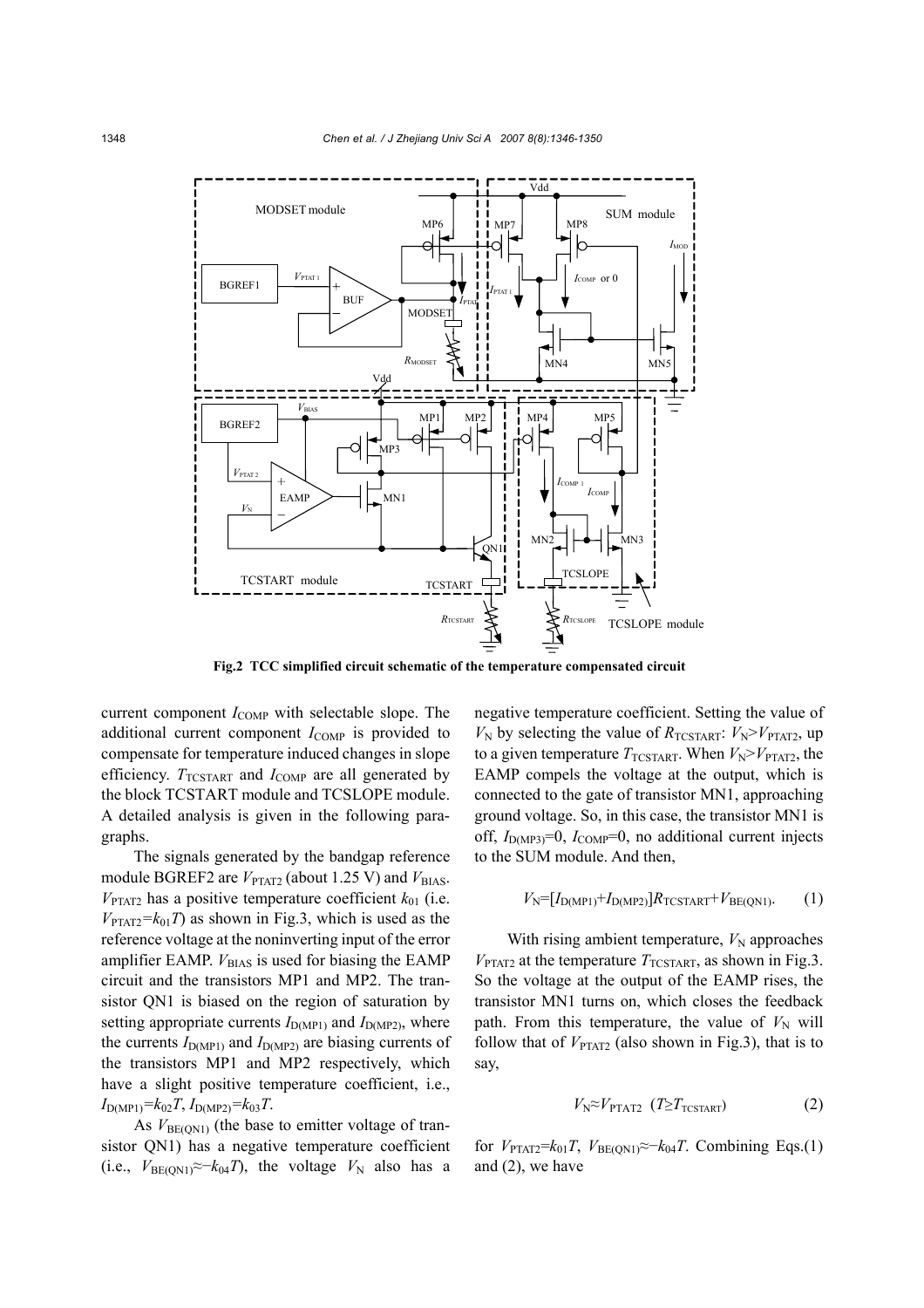$$
T_{\text{TCSTART}} = [I_{\text{D(MPI)}} + I_{\text{D(MP2)}}]R_{\text{TCSTART}}/(k_{01} + k_{04}).
$$
 (3)

From Eq.(3), we see that the value of  $T_{TCSTART}$  is varied with that of  $R_{TCSTART}$ . So  $T_{TCSTART}$  can be easily adjusted according to the characteristics of the laser used, this is also shown in Fig.3.



**Fig.3** The sketch map of  $V_N$  vs  $V_{\text{PTAT2}}$  and  $T_{\text{TCSTART}}$ **vs**  $R$ <sup>T</sup>CSTART

Beyond the temperature  $T_{\text{TCSTART}}$ , the transistor MN1 is on, the transistor MP3 can supply drain current  $I_{D(MP3)}$ . The voltage  $V_N$  will be

# $V_N = [I_{D(MP1)} + I_{D(MP2)} + I_{D(MP3)}]R_{TCSTART} + V_{BE(QN1)}$ . (4)

For  $T>T_{TCSTART}$ , from Eq.(4) we see that to maintain the value of  $V_N$  following the value of  $V_{\text{PTAT2}}$ , the total currents through the resistor  $R_{TCSTART}$  have to be increased. The added current component is just  $I_{\text{D(MP3)}}$  which is drawn from MP3. Ignore the effect of the injecting base current variation on  $V_{BE(ON1)}$ , then, for  $T \geq T$ TCSTART,

$$
I_{D(MP3)} = \frac{k_{01}T + k_{04}T}{R_{\text{TCSTART}}} - I_{D(MP1)} - I_{D(MP2)} \approx k_{05}T.
$$
 (5)

In conclusion, for  $T < T_{T\text{CSTART}}$ , the transistor MN1 is off, the EAMP is "open",  $I_{D(MP3)}=0$ , that is to say, the current switches off; for  $T \geq T_{\text{TCSTART}}$ , the transistor MN1 is on, the EAMP loop is "close",  $I_{\text{D(MP3)}} \approx k_{05}T$ , that is to say, the current switches on, and  $I_{\text{D(MP3)}}$  has a positive temperature coefficient.

 $I_{\text{COMP1}}$  is the current  $I_{\text{D(MP3)}}$  mirrored with gain  $n_1$ , i.e.,  $I_{COMPI} = n_1 k_0 s T = k_0 s T$ . The transistors MN2 and MN3 are two matched NFETs with size *W*/*L*. Assume the threshold voltages  $V_{\text{th}}$  of the transistors MN2 and MN3 are the same, then the drain current of the transistor MN3  $(I<sub>D(MN3)</sub>)$  is deduced as

$$
I_{D(MN3)} = I_{\text{COMP1}} + \sqrt{2\mu_n c_{ox} W / L} R_{\text{TCSLOPE}} (I_{\text{COMP1}})^{3/2} + \frac{1}{2} \mu_n c_{ox} W (R_{\text{TCSLOPE}} I_{\text{COMP1}})^2 / L,
$$
\n(6)

where  $\mu_n$  is the mobility of electrons,  $c_{\text{ox}}$  is the gate oxide capacitance per unit area,  $R_{\text{TCSLOPE}}$  is the value of an external resistor  $R_{TCSLOPE}$  which is connected as shown in Fig.2. For a given  $R_{\text{TCSLOPE}}$ , Eq.(6) can be represented as:

$$
I_{\text{D(MN3)}} \approx k_{06} T + k_{07} T^{3/2} + k_{08} T^2. \tag{7}
$$

The current  $I_{D(MN3)}$  is mirrored with gain  $n_2$  for generating the current  $I_{\text{COMP}}$ ,

$$
I_{\text{COMP}} \approx n_2 (k_{06} T + k_{07} T^{3/2} + k_{08} T^2) = k_2 T + k_3 T^{3/2} + k_4 T^2. \tag{8}
$$

From Eqs.(6) and (8), we can see that  $I_{\text{COMP}}$  is the current which increases more rapidly with rising temperature, and its temperature coefficient can be easily adjusted by the external resistor  $R_{\text{TCSLOPE}}$ .

To sum up, programmed by choice of external resistors  $R_{\text{TCSTART}}$  and  $R_{\text{TCSLOPE}}$ ,  $I_{\text{MOD}}$  will have the desired value to track the changes in LD's slope efficiency over the operation temperature. Simulation results illustrated in Fig.4 shows that the range of modulation current temperature coefficient can be adjusted from  $4\times10^{-4}$ /°C to  $2\times10^{-2}$ /°C, and that the range of programmable temperature at which modulation current compensation starts can be adjusted from 20  $\degree$ C to 75  $\degree$ C. Simulations were performed by using the 0.35 µm BiCMOS lib, laser diode is replaced by an equivalent circuit (Chen *et al*., 2001; 2002). All results shown are based on back-annotated simulations including all layout parameters.

### EXPERIMENT RESULTS

The driver circuits are designed to provide modulation current from 5 mA to 85 mA and bias current from 4 mA to 100 mA for driving an edge-emitting laser diode. The circuit has been fabricated in a 0.35 µm BiCMOS process. Optical test (test laser diode is a SONY DFB LD) shows that clear